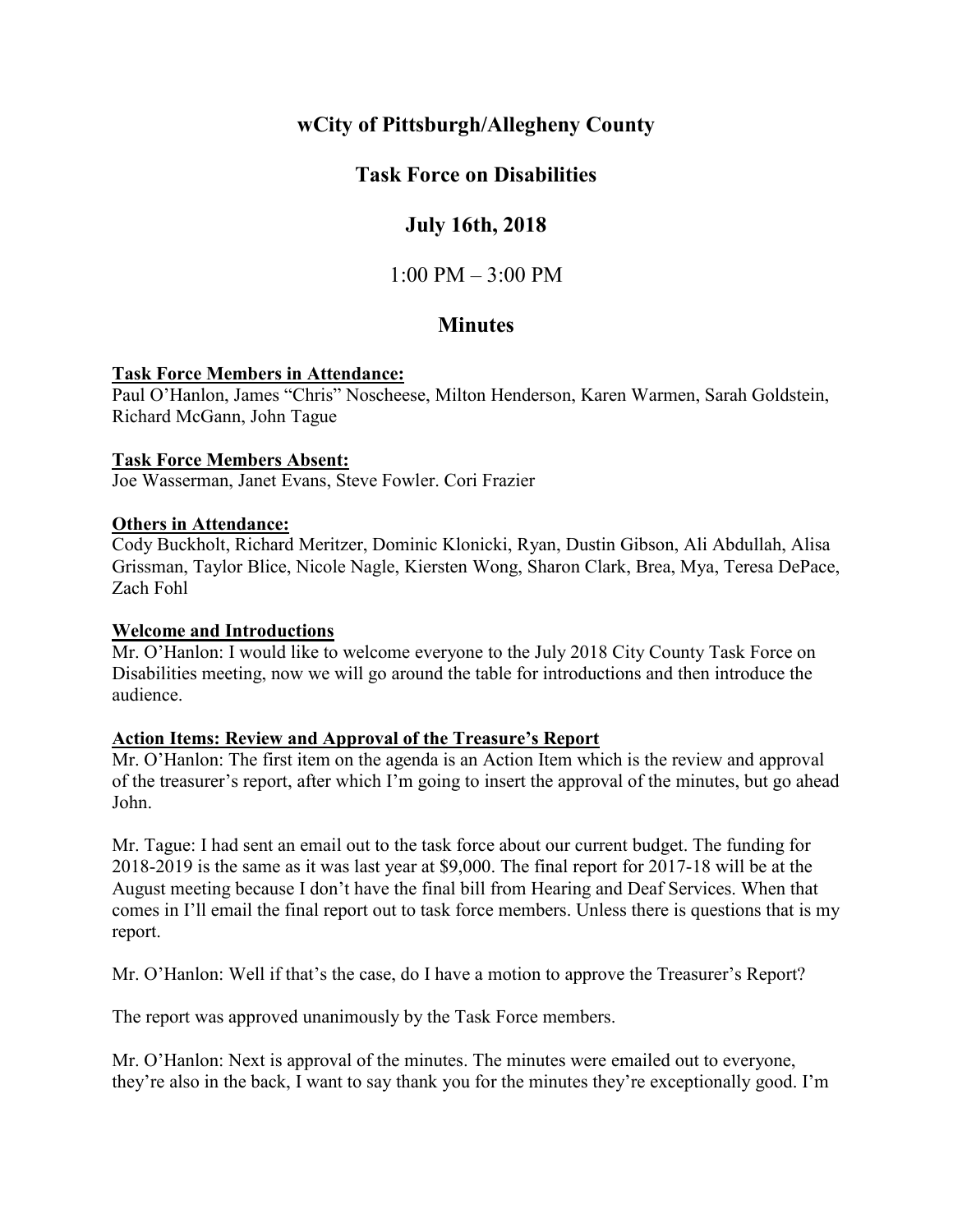impressed they're very useful. Any additions or corrections to the minutes? Do I hear a motion to approve?

The minutes were approved unanimously by the Task Force members.

# **County Civilian Review Board proposal**

Mr. O'Hanlon: Okay, next on the agenda is the proposal that was introduced in County Council to create a County/Civilian Police Review Board, we have someone here from the county to tell us more and have a discussion if needed.

Ms. Parees: Hi, I'm the Deputy County Manager for Allegheny County, so I'm not actually with the council but I did talk with them about this resolution, and I have print copies of it and it is also on the website, allegheneycounty.us, and if you go to the County Council page and look under legislation it will be there. At Council's July  $3<sup>rd</sup>$  meeting, this motion was made and passed 8-6, and the motion was made indicated that council members DeWitt Walton and Paul Kline are authorized to conduct up to 4 public information sessions around Allegheny County, but this morning they still did not determine where they would be. I told them I was coming here this morning so I'm sure the locations will be accessible. So the purpose of these session will be to aide them in getting information to evaluate the potential to draft an ordinance for the creation of a County/Citizen Police Review Board. Up to 2 meeting will be scheduled for August and 2 for September, each of those meeting will be open to the public and should any ordinance be drafted from those meetings it is anticipated that it will be introduced no later than October  $23<sup>rd</sup>$  of this year. Right now they are in a proposed mode for have an Allegheny County Citizens Review Board.

Mr. O'Hanlon: Any questions?

Mr. Tague: Is it going to be a citizen's police review board, because I think the city has two of them, one for the police, and another for… I just want to be clear.

Ms. Parees: This one says evaluating the potential for drafting an ordinance relating to the creation of a County/Citizens Police Review Board.

Mr. Noscheese: I'm really happy that they started setting up a review board, we tried that 30 years ago, it seemed like it didn't work out at that time. Police need more sensitivity training, for deaf people because there is no communication. We had that training 30 years ago but it just dissolved so it is about time we set it up again. I know that several department in several areas, are not coordinated, one department will have some training and others don't.

Ms. Parees: It is important to note that there are 106 police departments in Allegheny County and the county has no authority over those 106 municipal police organizations so we can't force them to do anything, even training, so that's the challenge.

Mr. McGann: I'm happy to make an announcement to all of you. Pat Henry and myself, 3 months ago, at different police stations in CIT and Resolve for an intervention training for different police stations every month. Patrick Henry and Ben Moonon, who sometimes comes, have been working hard on this issue, and I went and it was really wonderful. I encourage police